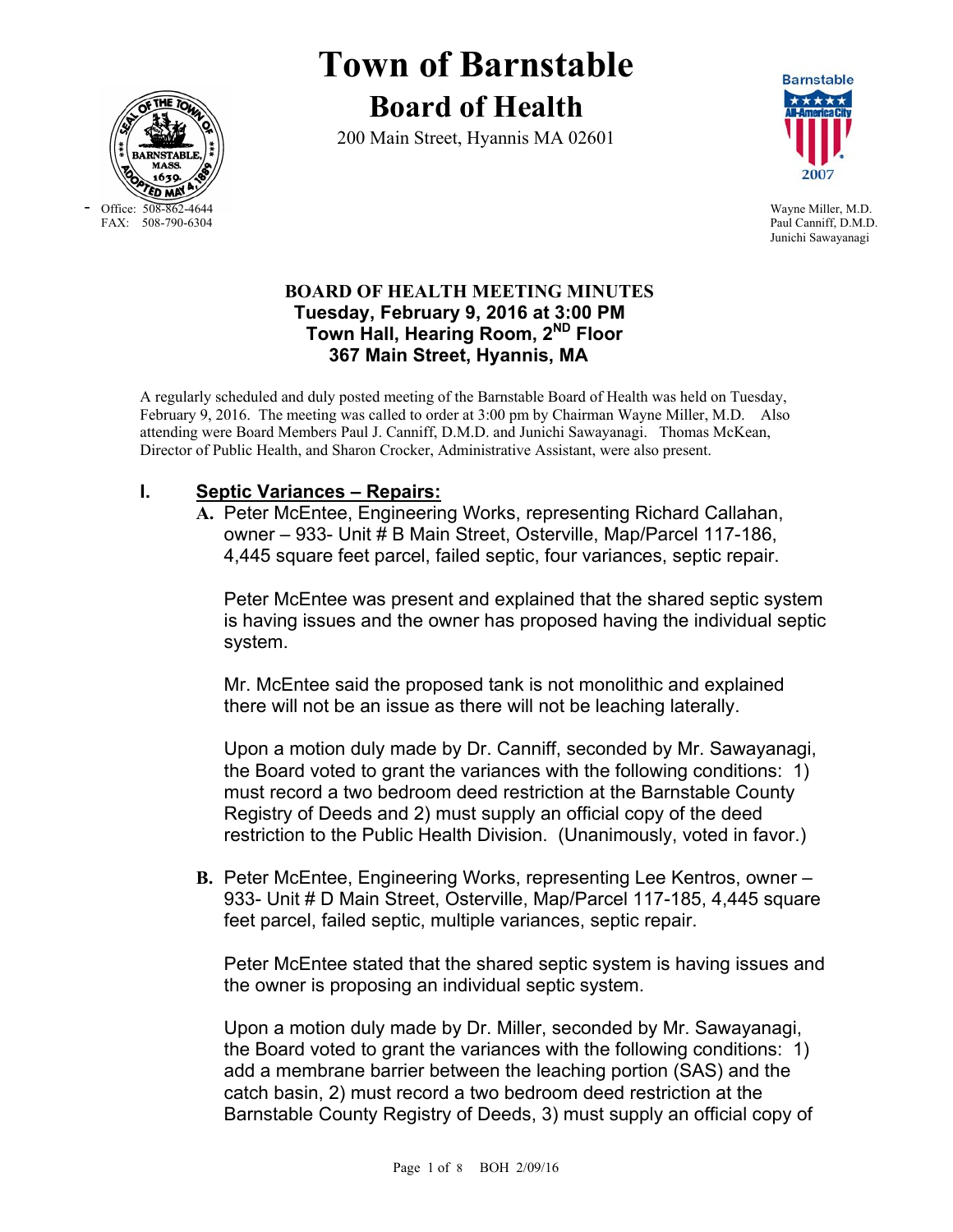the deed restriction to the Public Health Division, and 4) the old cesspools must be abandoned properly. (Unanimously, voted in favor.)

**C.** Michael Ford, Esquire, representing William Griffin, Jr., Trustee – 1541 Main Street, Cotuit, Map/Parcel 017-007, 67.57 acres, upgrading septic system, two variances, septic repair.

Engineer Sean Regan, Tetra Tech, and Attorney Michael Ford were present. As the owner is doing a lot of work on the location, he decided to improve the septic system at this time (even though it is working fine.) The proposed plan has put the components as far away from the coastal banks as is possible.

Mr. McKean said the staff does not recommend requiring an Innovative Alternative (I/A) system with the amount of acreage available.

Dr. Miller asked to have the plan note the boundaries of the 67 acres inside of the 92.5 acres.

Upon a motion duly made by Dr. Miller, seconded by Dr. Canniff, the Board voted to grant the variances with the following conditions: 1) existing cesspool will be abandoned properly, 2) the designing engineer will revise the plan to show the boundaries of the 67 acres and will revise the wording of the three variances listed on the first page of plan to give complete information of the distances of the setbacks as listed on their original letter. (Unanimously, voted in favor.)

### **II. Septic Variances – New Construction:**

Michael Pimentel, JC Engineering, representing James and Kathleen Henry, owners – 15 Piney Point Drive, Centerville, Map/Parcel 228-155, 11,060 square feet parcel, proposed family room, multiple variances, new construction.

Michael Pimentel said the plan shows a new 1,500 gallon tank and a reserve area.

Mr. McKean said when the proposed septic system does fail, he would prefer a new system be placed in the same location and not be placed in the reserve area and noted a reserve area is not required in this situation.

Dr. Canniff asked if the tank was monolithic. Mr. Pimentel said it is not monolithic but they have made other accommodations for the unlikely event of leakage.

Robert Brown, neighbor, spoke to the Board. He was concerned that the owner's shed was partially on his property and the building was too close to the street. The Board explained these items are outside the Board's jurisdiction. He will need to address this with Building and Zoning.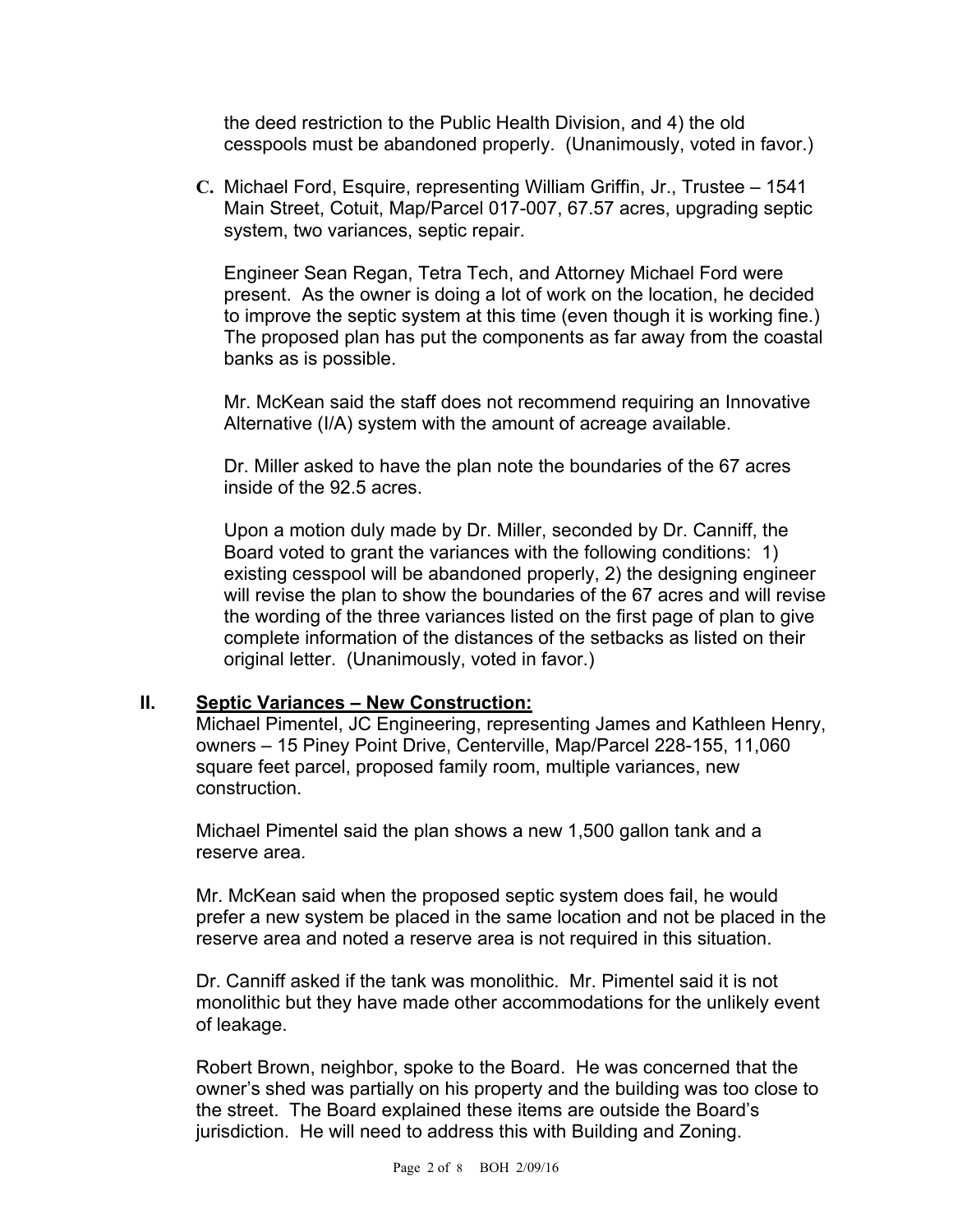Mr. Brown said he was also concerned with the variance to his property line. The engineer is asking to allow a 5'9" setback from the property line in lieu of the required 10 feet. The Board said they usually allow a 5' setback to the property line and this is a larger setback so they do not see a problem with this.

The neighbor said there is space over the garage which appears to be rented. Mr. Pimentel said there is no water going to the garage. He is not aware of anyone living there.

Upon a motion duly made and seconded, the Board voted to grant the variances with the following conditions: 1) the plan will be revised by eliminating the reserve area from the plan, 2) a three bedroom deed restriction must be recorded at the Barnstable County Registry of Deeds and an official copy must be submitted to the Public Health Division, and 3) there is no living quarters in the garage. (Unanimously, voted in favor.)

### **III. Proposed Addition:**

Mark Melchionda, General Contractor, representing Brian and Valerie Jansson, owners – 26 Johnson Lane, Centerville, Map/Parcel 193-041, seeking Building permit approval, leaching system of septic is less than four feet above groundwater.

Mark Melchionda said the owner is looking to reconfigure the house without changing the bedroom count of four. They are making an area which connects the second floor family room to a space over the garage and it will include a master bedroom. The estimated cost of construction is \$162,000.

The Board is concerned with the 26" separation to groundwater which was noted on the septic inspection in 2004. They do understand that the owners purchased the property with the understanding that the septic system was allowed. At present, the State requires 48" separation, the property s located on Wequaquet Lake, and Title V allows the Board flexibility when a major construction project is proposed.

The Board feels that the renovation project is major construction and it will be best to put in a new septic system at this time, especially with the impaired conditions of Weaquaquet Lake.

It was suggested that the owner may want to consider using sand filters. This would allow less mounting and does a good job filtering.

Upon a motion duly made by Dr. Miller, seconded by Dr. Canniff, the Board voted on a motion to allow the owners to continue use of the current septic system with the sign-off of the building permits submitted. (Unanimously, voted to deny.)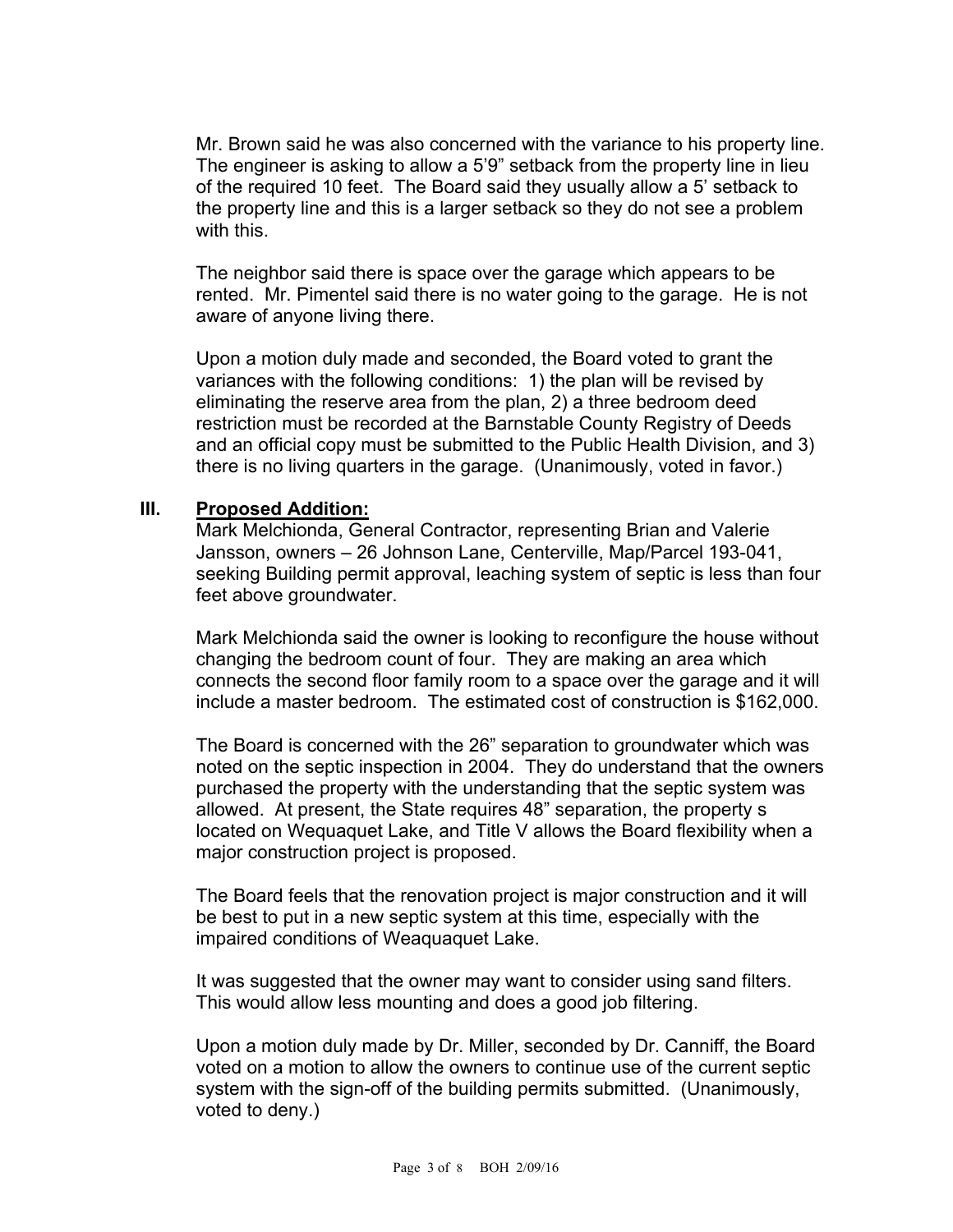## **IV. Variance – Food (New)**

Michael Haidas, operator – Cooke's Seafood, 1120 Iyannough Road, Hyannis, Map/Parcel 294-075, continue operation using small in-ground grease trap.

Michael Haidas said he is taking over the operation of Cooke's from his parents and would like to continue to operate with the 1,000 gallon grease trap for the same menu and the same requirements of paper goods.

Michael said they pumped the grease trap on January 23, 2016. They have also contracted out the washing of the kitchen cloths to reduce any collection of grease. He also noted that the water usage at the restaurant has decreased.

Mr. McKean read into the minutes the email from the Town Engineer in consideration of this proposal as the restaurant is on the town sewer.

From: Parsons, Roger Sent: Thursday, February 4, 2016 To: McKean, Thomas Cc: Boule, Andrew; Anderson, David Subject: Grease Trap Requests

Hi Tom – Cooke's needs to have adequate grease trap capacity for the total number of seats - @15 gallons per seat-additional grease trap(s) in series with the existing trap could cover this. Plans of any alterations to the discharge need approval via the sewer connection permit process with DPW. Roger

From: McKean, Thomas Sent: Thursday, February 4, 2016 To: Parsons, Roger Cc: Lemieux, Laurent Subject: Grease Trap Requests

Hi Roger,

1) Cooke's Restaurant is requesting to continue to use an undersized 1,000 gallon grease trap for more than 120 seats. They will be changing ownership and the variance request will be held next Tuesday, Feb  $9<sup>th</sup>$  at 3:00 p.m. at Town Hall Hearing Room. What would you like to see here?

The prior owners had approval for 120-150 seats. The restaurant has four bathrooms: two in the basement and two on the first floor. The current owners are hoping to have 150 seats plus 33 seats outside. The current owners are looking to open in less than one month and it would be very difficult to install a grease trap at this time.

Upon a motion duly made by Dr. Miller, seconded by Dr. Canniff, the Board voted to grant a grease trap variance for one year to expire on March 1, 2017, at which point they must install adequate grease trap(s) to support the seating, with the following conditions during the variance period: 1) only disposable paper plates and plastic utensils are authorized for use by customers, 2) the grease trap shall be inspected monthly by a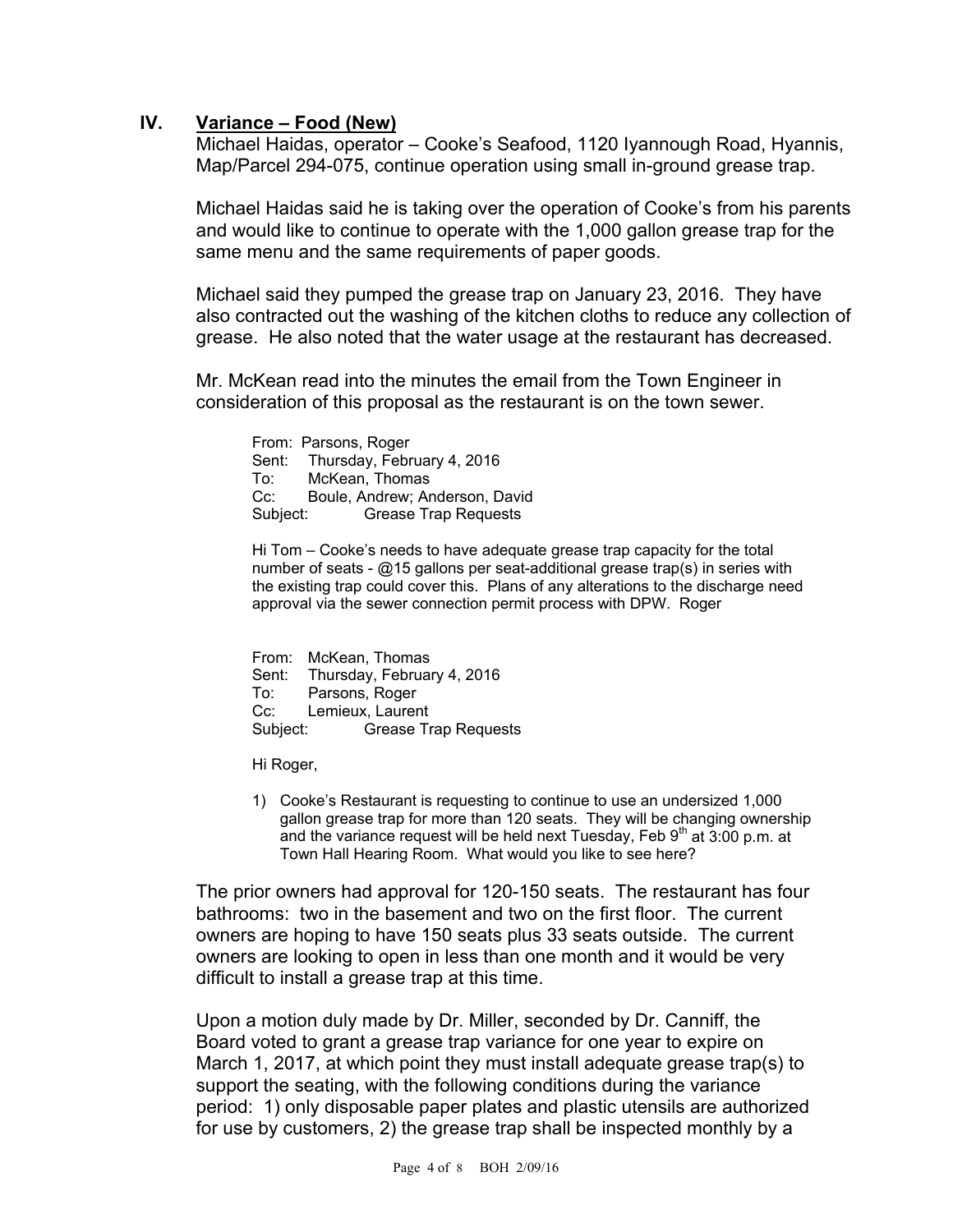licensed septage hauler, and 3) the grease trap shall be pumped at least once every three months, 4) the variance is non transferable and it must be properly posted on the wall. (Unanimously, voted in favor.)

## **V. Hearing – Sewer Connections:**

Stewart Creek Properties overdue for sewer connection.

**A.** Christine Cotell, Hyannis owner – 31 Woodbury Avenue, Hyannis

No one was present. The property is in disrepair and the Health Division has not received any responses from the owner.

The Board asked the Health Division to check to see if the taxes have been paid.

Upon a motion duly made by Dr. Miller, seconded by Dr. Canniff, the Board voted to have a letter delivered by a constable requesting the owner's appearance at the March 8, 2016, Board meeting. (Unanimously, voted in favor.)

**B.** John O'Neill, Sr., Hyannis owner – 2 Keating Road, Hyannis

Applicant requested postponement until the March 8, 2016 meeting.

### **VI. Hearing – I/A Maintenance Plan:**

Miguel and Audrey Gomes, owner – 42 Tonela Lane, Barnstable, Map/Parcel 336-066, maintenance contract had lapsed.

Applicant requested postponement until the March 8, 2016 meeting.

#### **VII. Old / New Business:**

**A.** Minutes – January 12, 2016

Upon a motion duly made and seconded, the Board voted to adopt the minutes for the January 12, 2016 meeting. (Unanimously, voted in favor.)

**B.** Policy: Enforcement of Septic Tanks / Properly Sized Septic Tank and Two Compartment Tank Enforcement.

Upon a motion duly made and seconded, the Board voted to adopt the proposed policy for Dual Compartment Tanks (Exhibit A). Unanimously, voted in favor.)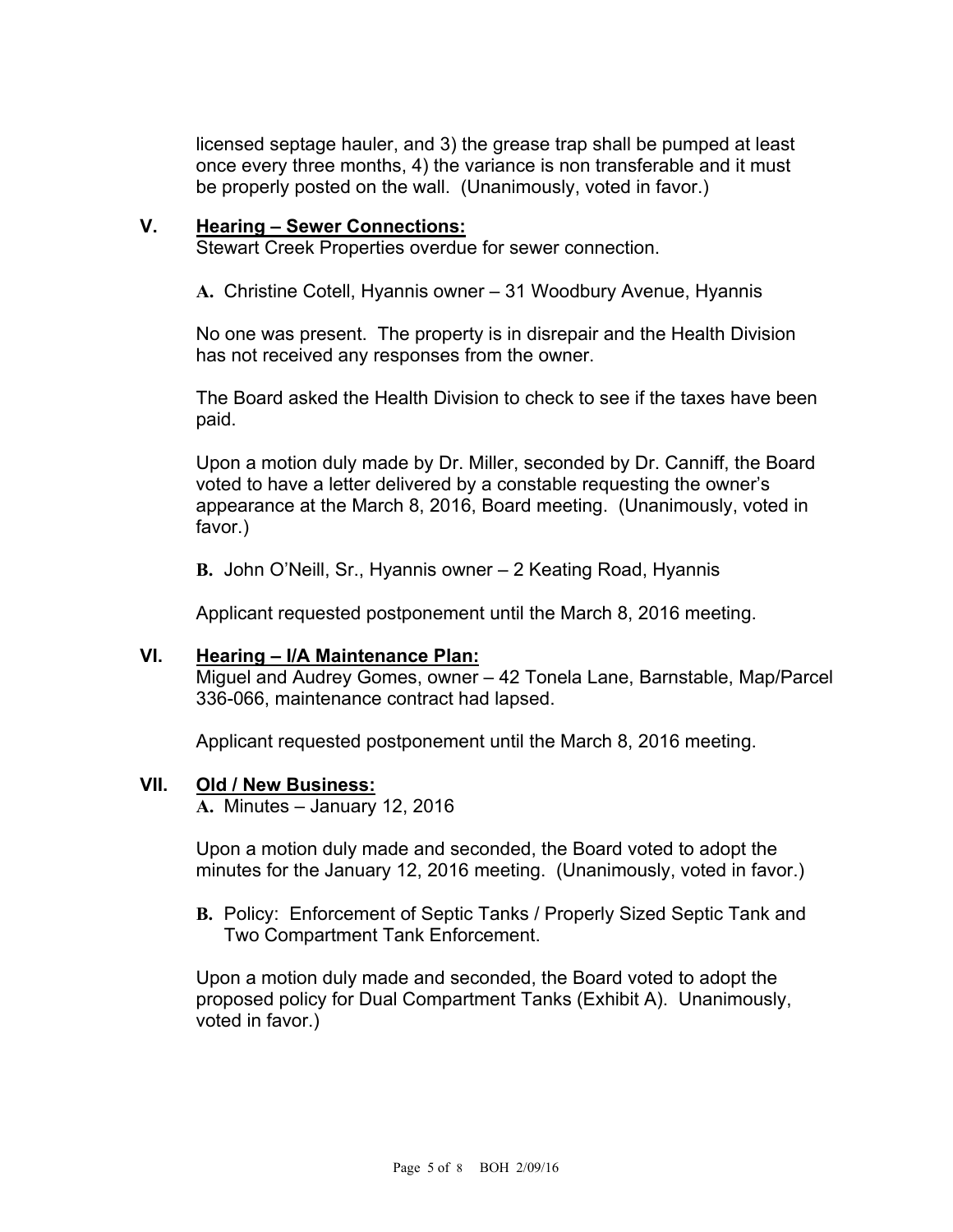## **Additional:**

## **A. Tobacco Regulation**

Dr. Miller would like the smoking regulation to be placed on the March or April 2016 agenda. Dr. Miller said Town Attorney Ruth Weil did not receive any changes/comments. Dr. Miller will send his copy of Ruth's revision of the policy to Mr. McKean. Ruth included the Board's notations of: 1) raising the age from 18 to 21, 2) includes e-cigarette to the definition of smoking including inhalation of any combustible or vaporized product is considered a smoking product, along with 3) no flavored cigars (blunt wrap) will be given to persons under the age of 21 years.

## **B. Zika Virus.**

The latest information is on the Health Webpage. It notes that pregnant women should refrain from sex with their partners. CDC suggested that all women within their reproductive age who are not using protection should abstain from sexual activity. Dr. Miller will forward any additional updates he becomes aware of to Mr. McKean.

## **C. Statistics**

Dr. Miller offered food for thought with the following statistics from the February 9, 2016 Journal of American Medical Association (JAMA) as he believes we must do something about the opioid epidemic and firearms.

The gap between the age of death of Americans versus the other industrialized nations (including such countries as Austria, Denmark, Japan, Finland, Germany, Italy, and Portugal) can be explained by the following statistics:

|                                             | United States versus | All the others: |
|---------------------------------------------|----------------------|-----------------|
| Firearm Deaths – Men, per 100K population   | 18.4                 | 11              |
| Drug Deaths - Men, per 100K population      | 16.1                 | 27              |
| Firearm Deaths – Women, per 100K population | 2.9                  | 0 <sub>1</sub>  |
| Drug Deaths - Women, per 100K population    | 10 <sub>1</sub>      | 1 6             |

The Board voted to adjourn – 4:35pm.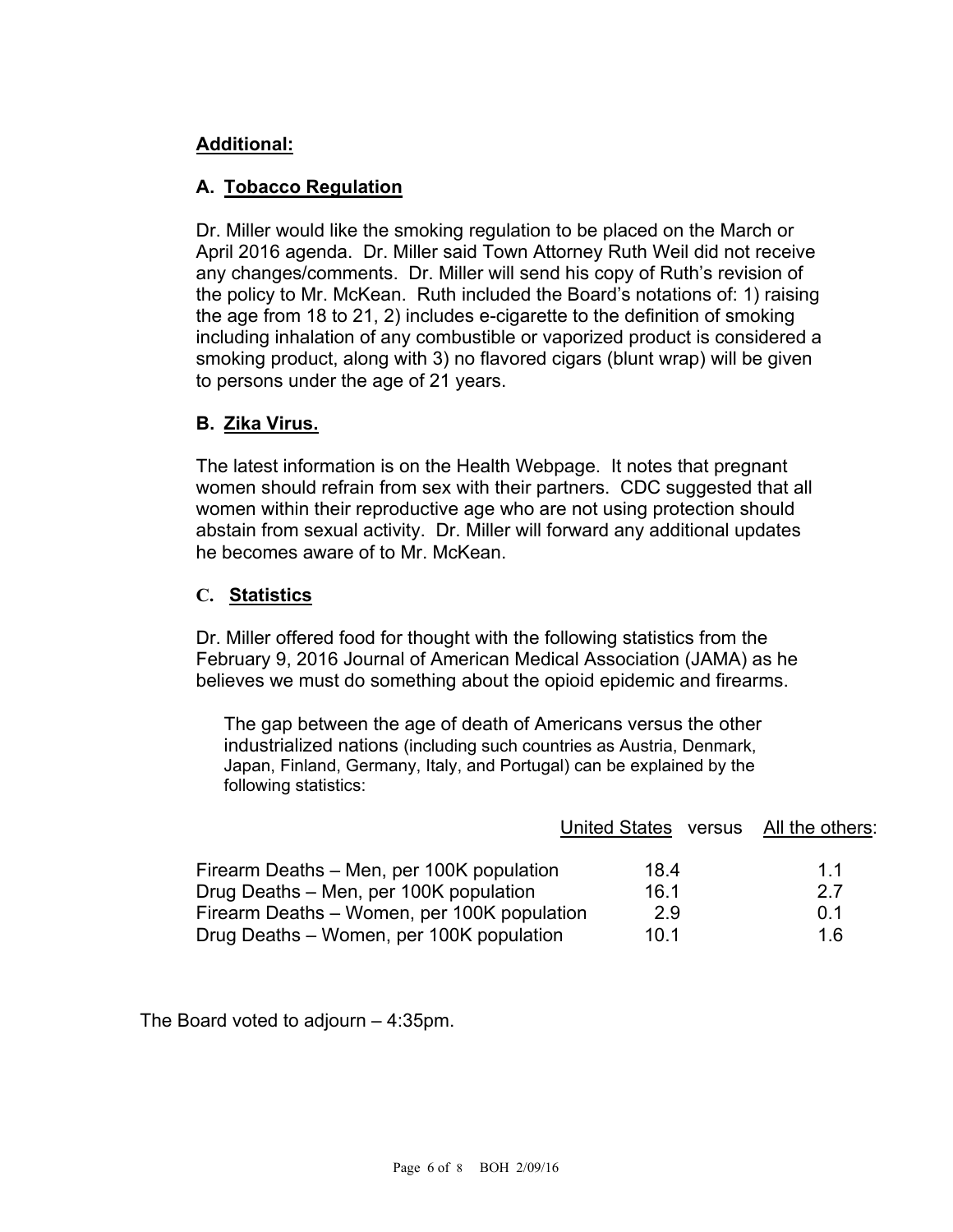## **EXHIBIT A**.

### **Public and Environmental Health Program Policies, Procedures, and Guidelines**

#### **Enforcement of 310 CMR 15.223, Septic Tanks/ Properly Sized Septic Tank and Two Compartment Tank Enforcement No. 2010-007**

#### **Septic Tank Size**

When/if an applicant requests a local or State Code variance involving a setback distance to wetlands, high groundwater, or any other environmental type of variance (not a variance request involving a setback distance to a foundation or property line), the Board of Health will require full compliance with Section 310 CMR 15.223 of the State Environmental Code, Title V. Specifically, when an environmental variance of any type is requested, a properly sized septic tank will be required.

### **Two Compartment Tank or Two Tanks in Series**

When a design involves facilities **other than a single family dwelling unit** or whenever the calculated design flow is 1,000 gallons per day or greater, a two compartment septic tank or two tanks in series will be required. This requirement shall be enforced during the construction, repair and/or upgrade of a septic system, regardless of whether the repair or upgrade is proposed for the leaching facility only. (See back of page for clarification and examples regarding the requirement for two compartment tanks at dwelling units.)

However, this policy does not apply to minor component repairs such as replacement of a distribution box, tee, piping, or component lid.

Wayne Miller, M.D. Paul Canniff, DMD Junichi Sawayanagi